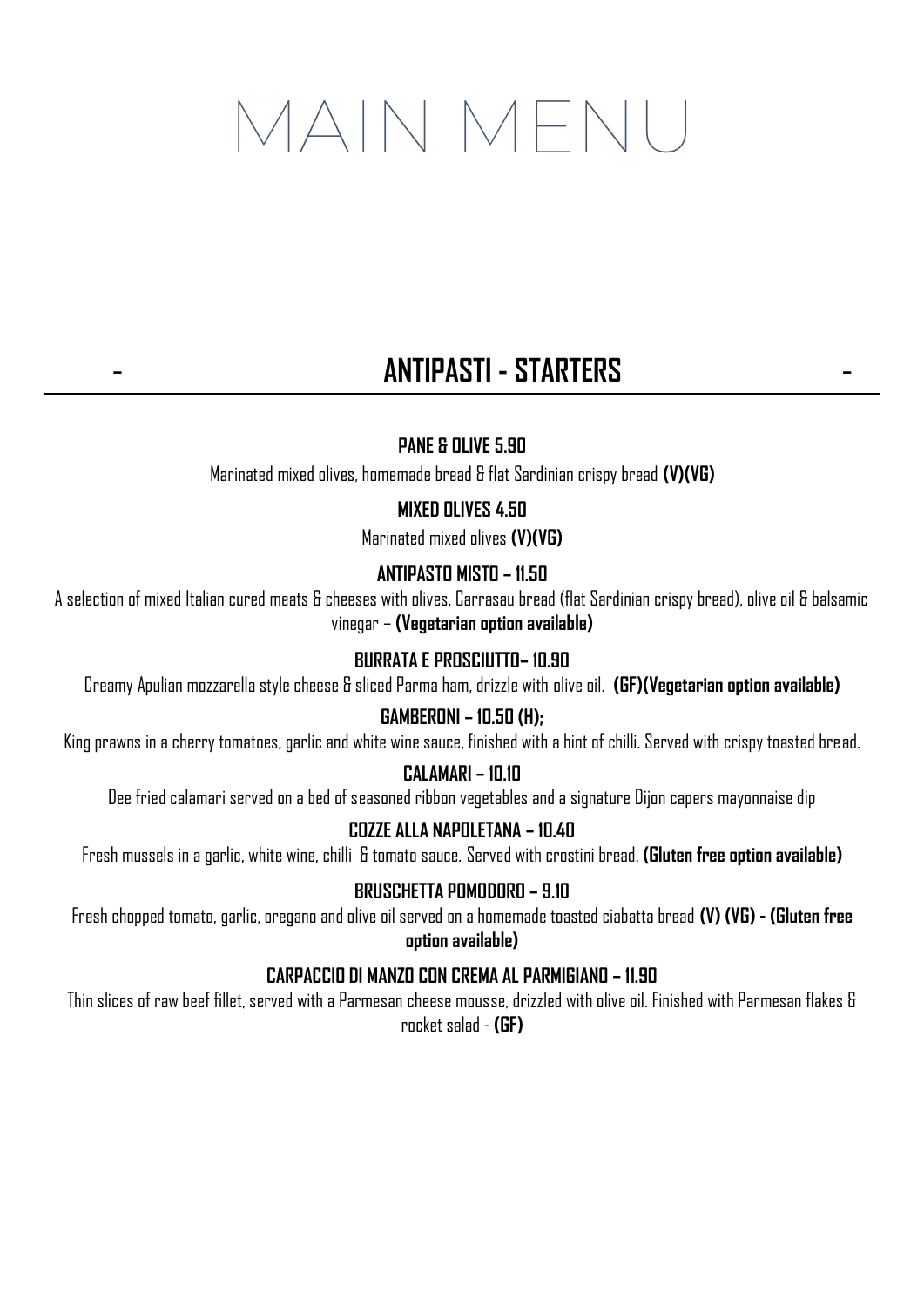# - **PASTA & RISOTTI**

-

**GLUTEN FREE PASTA IS AVAILABLE ON REQUEST (PLEASE ALLOW 20 MINUTES)**

### **PENNE ARRABBIATA CALABRESE – 9.90 / 13.90**

Penne pasta in a classic arrabiata sauce (tomato sauce, garlic, chilli) spiced up with Nduja. **(H) (Vegan & vegetarian option available)**

#### **SPAGHETTI AI FRUTTI DI MARE – 10.90 / 15.90**

Spaghetti with a selection of seafood cooked in garlic, white wine in a delicious tomato sauce

### **SPAGHETTI CARBONARA – 10.80 / 15.60**

Old fashioned style with cream, free range egg, pancetta & pecorino cheese

### **PAPPARDELLE STROGANOFF – 10.90 / 15.90**

Pappardelle pasta ribbons with strips of beef fillet, mushroom, onion, French mustard in a tomato creamy sauce **(Vegetarian option available)**

#### **PAPPARDELLE SALSICCIA – 10.40 / 15.90**

Pappardelle pasta ribbons with Italian sausages, onion, fennel seeds, chilli in a tomato creamy sauce. **(H)**

### **RAVIOLI RICOTTA E SPINACI – 10.50 / 15.30**

Pasta parcel stuffed with ricotta cheese and spinach in a butter and sage sauce. **(V)**

### **LASAGNA EMILIANA – 10.80 / 15.50**

Classic beef Lasagna

### **RISOTTO SALSICCIA, RADICCHIO E TALEGGIO – 10.90 / 15.50 (GF)**

Creamy carnaroli risotto with Italian sausage, red chicory & Taleggio cheese. **(Vegetarian option available)**